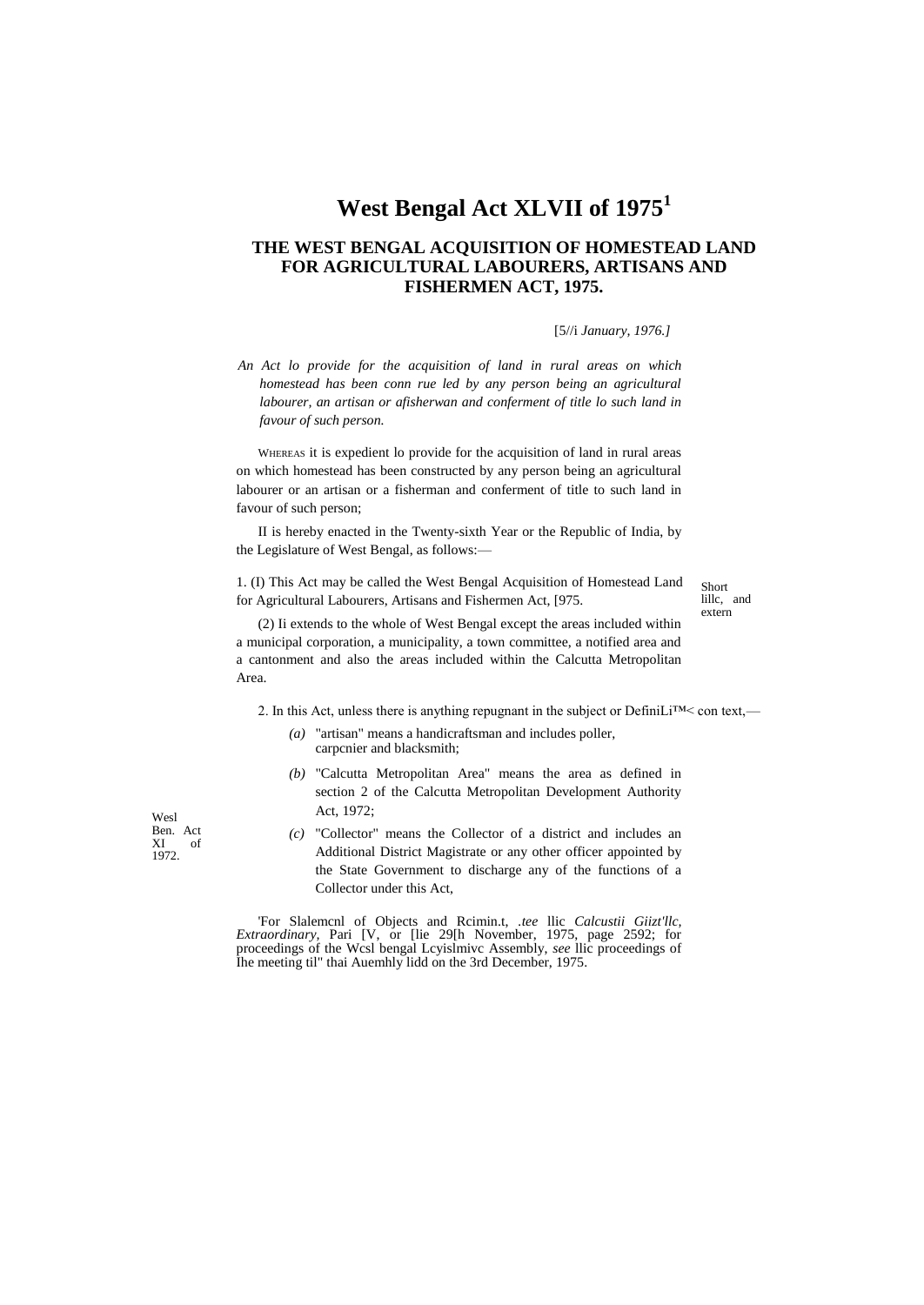$\blacksquare$ .^kWk"A\*<sub>\*</sub>yA■ Ak\*Akkikkfriv^v^^v^vv■-■VNV>>—<<:>-<\^>--^ ... % ■->>>V> $V$ ><sub>l</sub>M-.,V. V--,<sup>i</sup>,V

**309**

## 308 *The* IVeJT/ *Bengal Acquisition of Homestead Land for Agricultural Labourers, Artisans and Fishermen Act, 1975,*

[West Ben. Act

#### *(Seel ions 3-5.)*

- (d) "homesLead" means a dwelling house which is complete in
	- **itseir** and is nol shared in common with any person olfier than a person belonging 10 the same family and includes any courtyard, compound, garden, place of worship, family graveyard, tank, well, privy, latrine, drain and boundary wait annexed to or appertaining to such dwelling house but docs not include a brickbuilt structure with a *pucca* roof:

Provided that in the district of Darjeeling excluding its Siliguri sub-division a homestead shall include a brick-build structure with a *pucca* roof;

*Explanation.*—For the purposes of this clause, "family" includes husband, wife, son, daughter and any lineal descendant of any son or daughter;

- (e) "land" means either agricultural land or non-agricultural land upon which there is a homestead;
- (f) "occupier" means an agricultural labourer or an artisan or a Fisherman who is in possession of any land of another person, cither as a lessee or as a licensee or as a trespasser and who holds no other land in any capacity whatsoever and includes the heirs of such peison;
- (g) "prescribed" means prescribed by rules made under this Act.
- 3. Nothing in this Act shall apply to any land—
	- (a) belonging to, or taken on lease or requisitioned by, the Central or any Slate Government;
	- (b) belonging to, or taken on lease by, any local or statutory authority.

4. Where an occupier has been in possession of any land on the 26th day of June, 1975 ihen—

- (a) if the land in his possession does not exceed .0334 heel are, such land, and
- (b) if the land in his possession excccds .0334 hectare, so much of such land as does not exceed .0334 hectare,

shall stand acquired by the Stale Government and shall thereupon stand transferred to and vest absolutely in favour of such occupier.

5. When any land is acquired under section 4, (here shall be paid by the State Government 10 every owner an amount which shall be equivalent to ten times of the annua! revenue or rent, as the case may be, of  $\mathfrak{soch}$  f;inr1 in hf\* rfp f^rmmpH Vhp \* ho fv\*l  $\land$  i^.—p - ■ ■ -

Act not Lo apply Lo certain lands.

Acquisitio n of lands for occupicrc.

Amount (o be paid.

'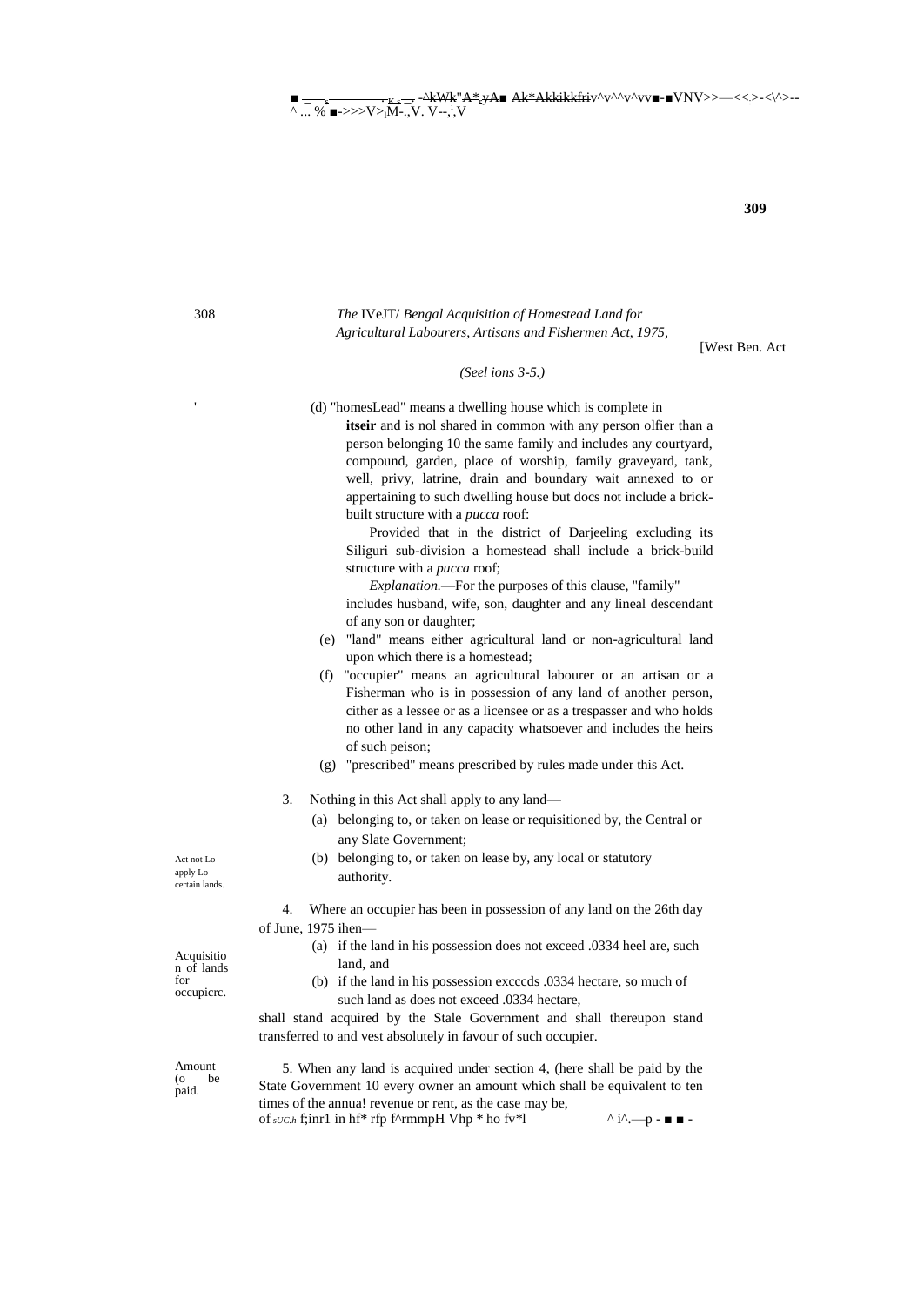*The West Bengal Acquisition of Homestead Land for Agricultural Labourers, Artisans and Fishermen Act, J 975.*

### **XLVII of 19750**

*(Sections 6-/6.)*

*Explanation.*—An owner includes all persons claiming an interest in Ihe amount to be paid on account of llic acquisition of the land and a person shall be deemed to be it Here sled in land if he is interested in an easement affecting the land.

6. Where there are several persons interested in the land acquired under section 4, the Collector shall, by order, apportion Ihe amount amongst such persons in accordance with the nature and extent or interest held by each such person.

7. An occupier in whose favour any land vests under section 4 shall Status «f occupier,

have the status—

(i) of a *raiyat,* if such land is agricultural land, or

(ii) of a non-agricultural tenant, if such land is non-agricultural land:

Provided that the occupier shall not be liable to pay any revenue or rent for such land.

8. Any person whose land has been acquired under Ihe provisions of section *4* shall be entitled—

- (a) if the land is included in an agricultural holding, to have the revenue payable by him abated by such amount as bears the same proportion [o such revenue as the area of the land acquired bears lo the area of such agricultural holding, and
- (b) if Lhe land is included in any non-agricultural tcnancy, to have lhe rent payable by him abated by such amount as bears the same proportion Lo such rent as the area of the land acquired bears to (he area of such lenancy.

Settlement of disputes. *9,* (I) If there is any dispute on [he question as to whether a land has vested in an occupier under the provisions of section 4, the matter shall be referred to the Collector, whose decision [hereon shall be final.

(2) The manner in which the Collector shall decide Lhe dispute shall be such as may be prescribed.

10. (1) Subject lo the provisions of sub-seciion (2), no occupier shall transfer any land or pan thereof ves[ed in him under section 4.

(2) An occupier muy transfer his land or part thereof by simple mortgage in favour of a scheduled bank, a co-operative land mortgage bank or a corporation, owned or controlled by the Central or the S[ate Government or by both, or any olber authority notified by [lie S[a[e Government in this behalf, for !fic develooment of such land.

Abatement afe revenue. or tent.

Apportion-

Limitation on

transfer by occupier.